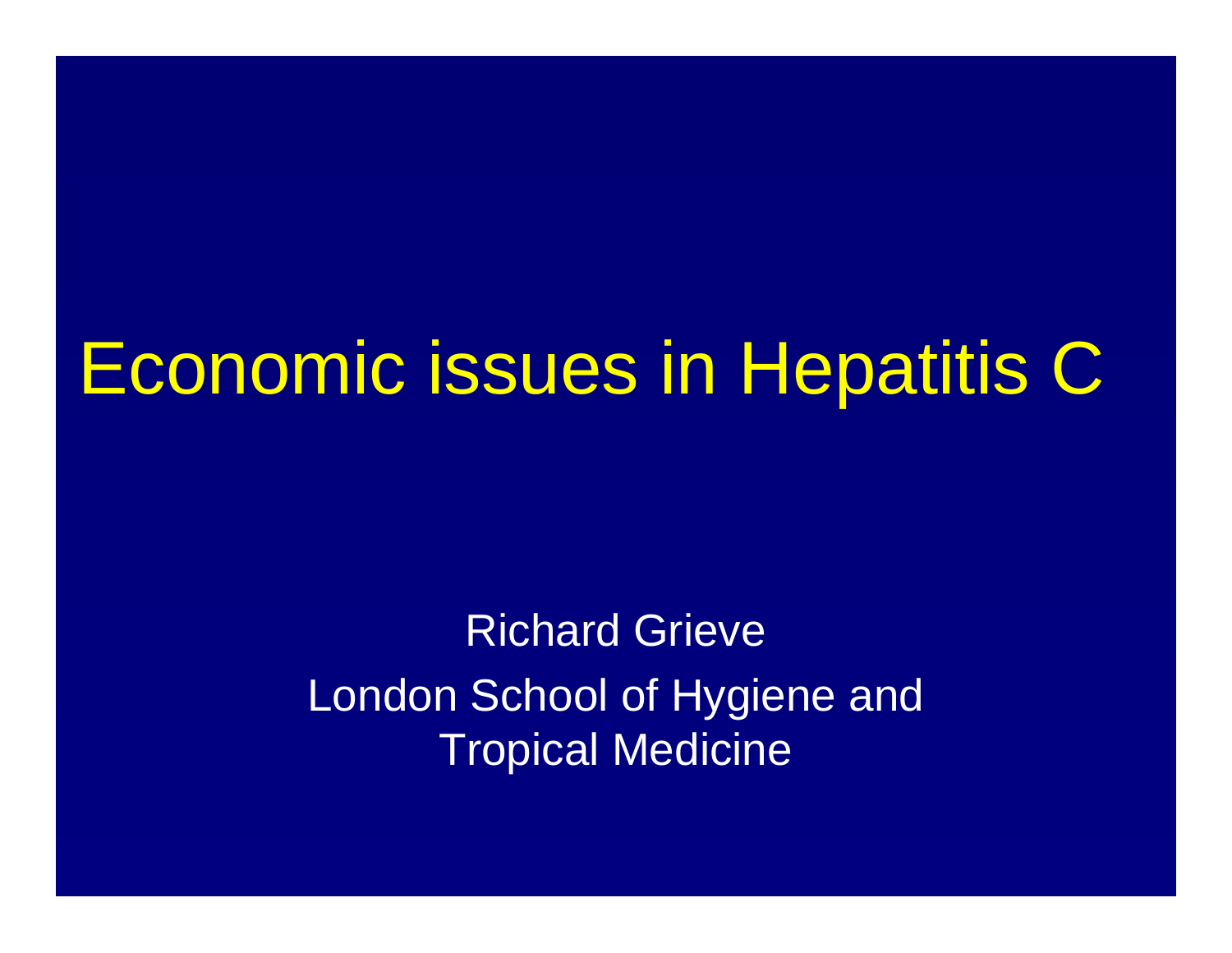### Acknowledgements

- Mild Hepatitis C study
- Principal Investigators:
	- Howard Thomas, Janice Main
- Centre co-ordinators
	- William Rosenberg; Maggie Bassendine
- •Statisticians
	- Daniela DeAngelis; Michael Sweeting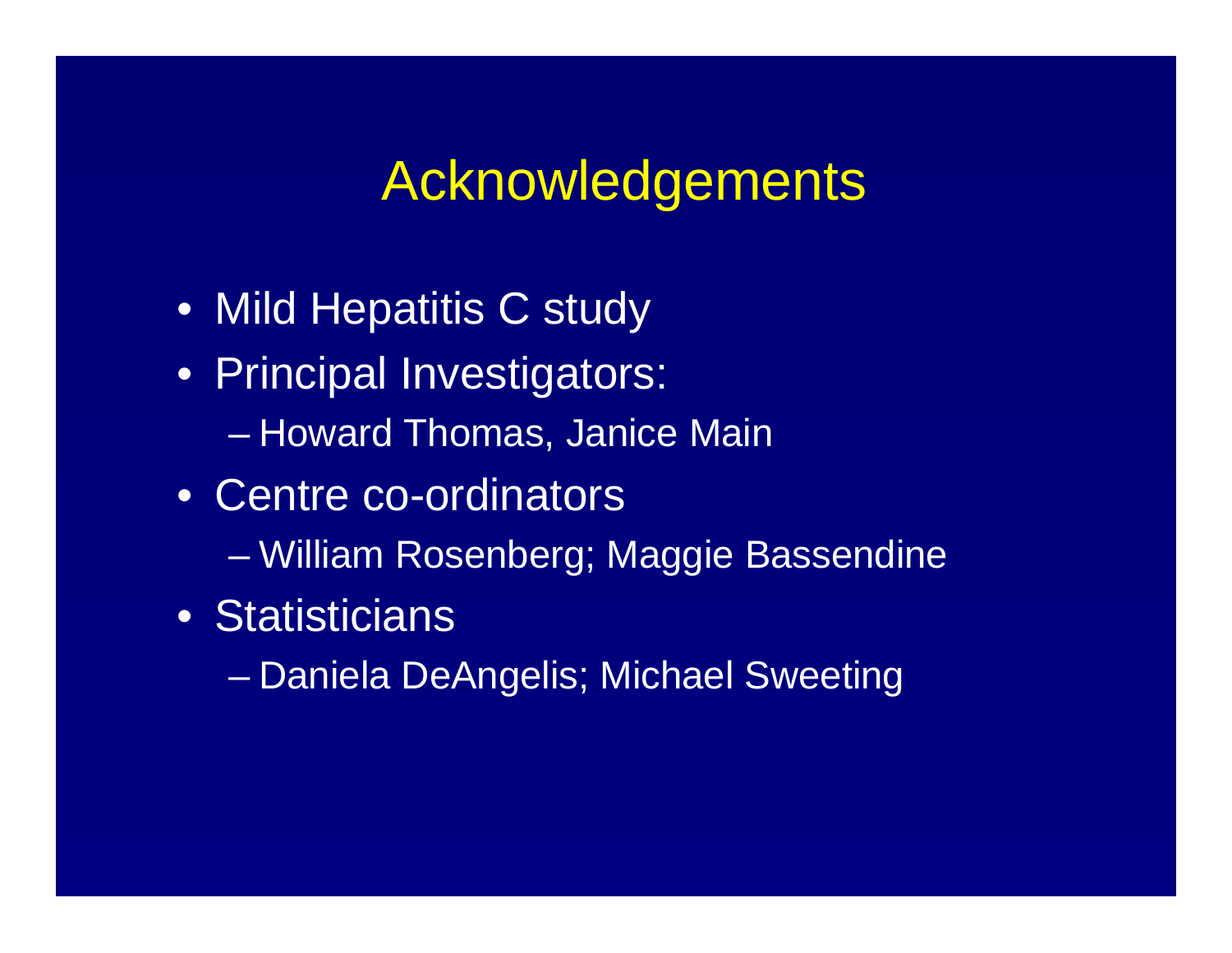### Summary of talk

- Cost-effectiveness analysis (CEA) of antiviral treatment
- CEA of antiviral treatment for mild hepatitis C
- Emerging issues
	- Sub groups
	- Changing treatment regimens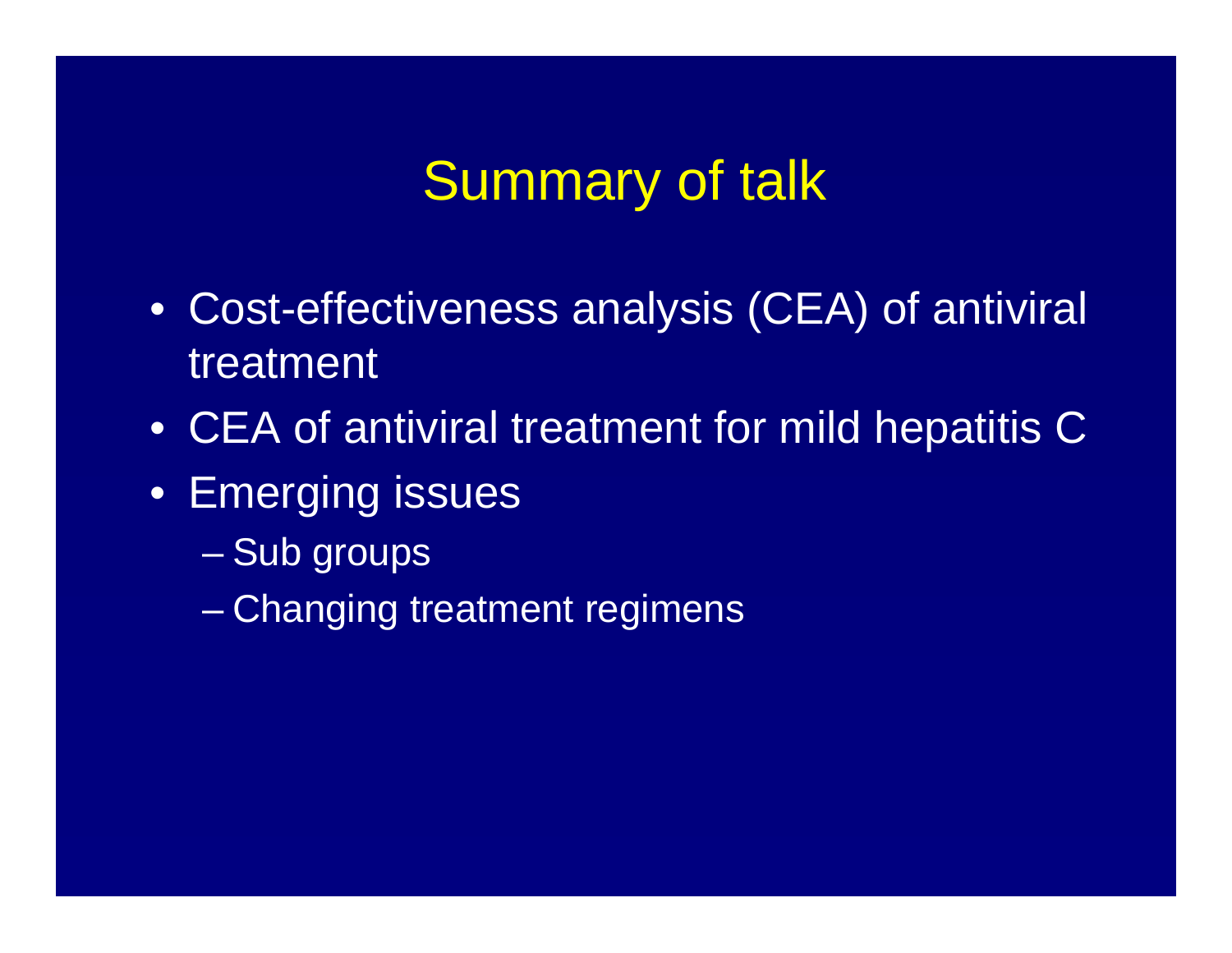# Challenges for Cost-effectiveness analysis in hepatitis C

- Slowly progressive disease
- Antiviral treatment has high initial cost
	- (48 weeks pegylated interferon+ ribavirin~=20,000 Euro)
- Are initial treatment costs offset by?
	- Improved life expectancy
	- Gains in quality of life (QOL)
	- $\mathcal{L}_{\mathcal{A}}$ Lower costs of subsequent disease
- Estimation of quality-adjusted life years (QALYS)
- $\bullet$ Lifetime costs per QALY gained from intervention – NICE <30,000 per QALY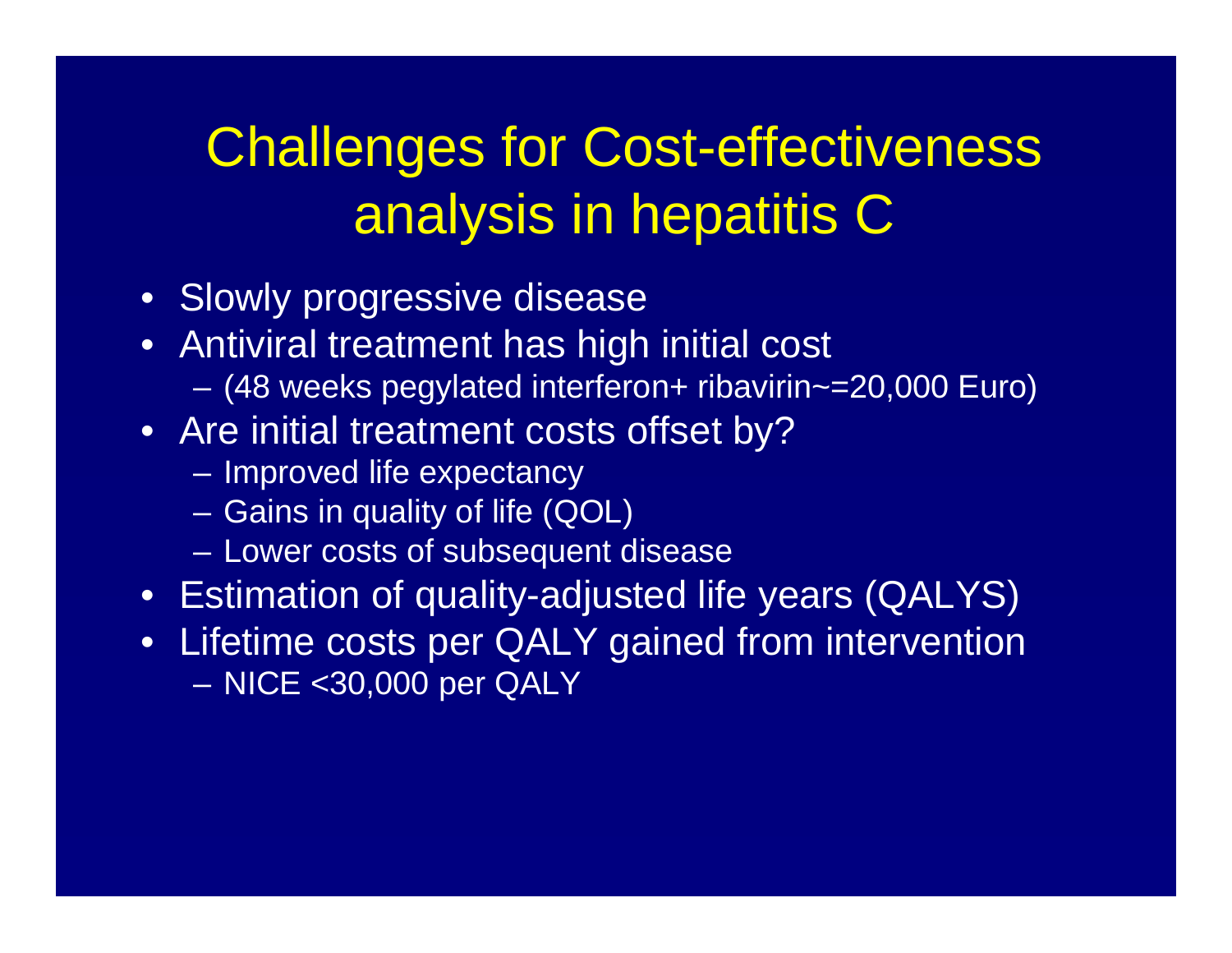Cost-effectiveness analysis in hepatitis C requires evidence..

- $\bullet$  Interventions' effectiveness in routine clinical practice (RCTs)
- $\bullet$ Disease progression (observational studies)
- $\bullet$ QOL and costs (RCTs, observational studies or expert opinion)
- $\bullet$ *Lifetime* costs/QALY (from a model)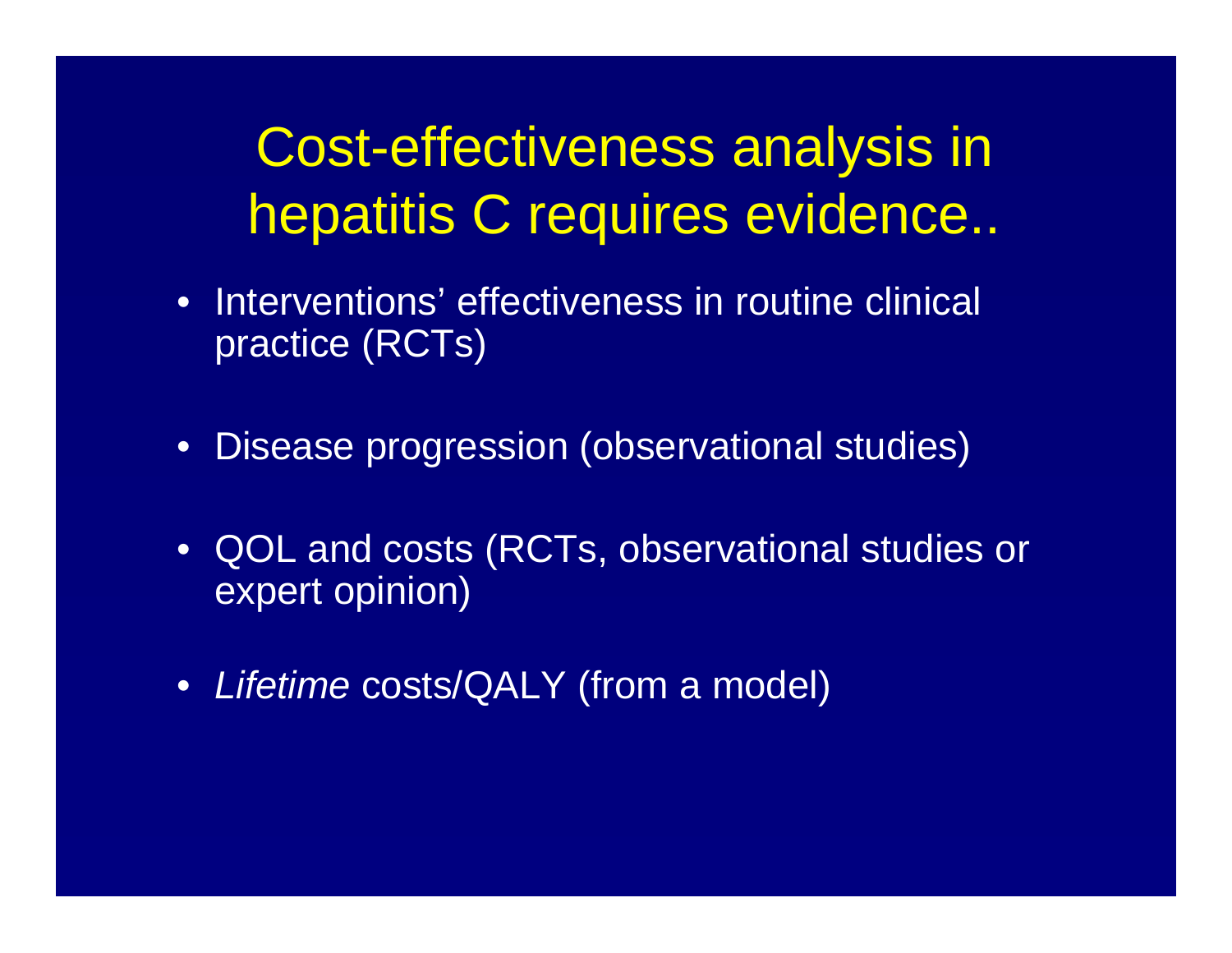### Previous studies in hepatitis C

- Interferon alpha + ribavirin cost-effective for chronic hepatitis C (<15,000 Euro per QALY)
	- Younossi et al (1999); Wong et al (2000ab); Shephard and Waugh (2000); Stein et al (2002)
- Pegylated Interferon alpha + ribavirin is costeffective for chronic hepatitis C (<20,000 Euro per QALY)
	- Shephard et al (2004); Siebert et al (2003); Wong et al (2003)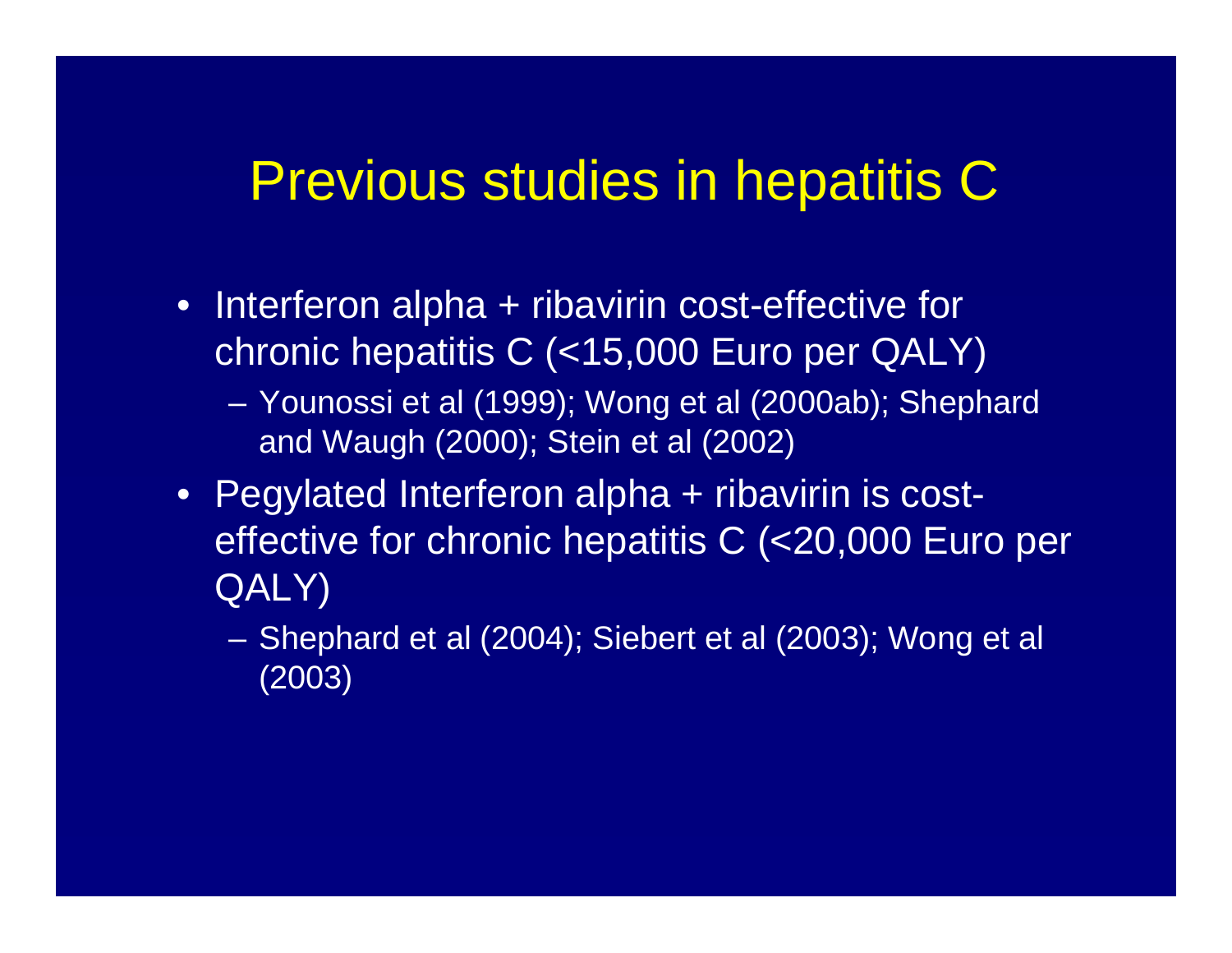# Cost-effectiveness analysis and policy

- $\bullet$ NICE concluded for patients with moderate to severe chronic hepatitis C
	- a) Interferon alpha and ribavirin is cost-effective and should be provided (2000)
	- b) Pegylated interferon alpha and ribavirin cost-effective and should be provided (2003)
	- c) Decision on mild chronic hepatitis C delayed (Guidance expected August 2006)
		- Lack of evidence
		- Currently not recommended for treatment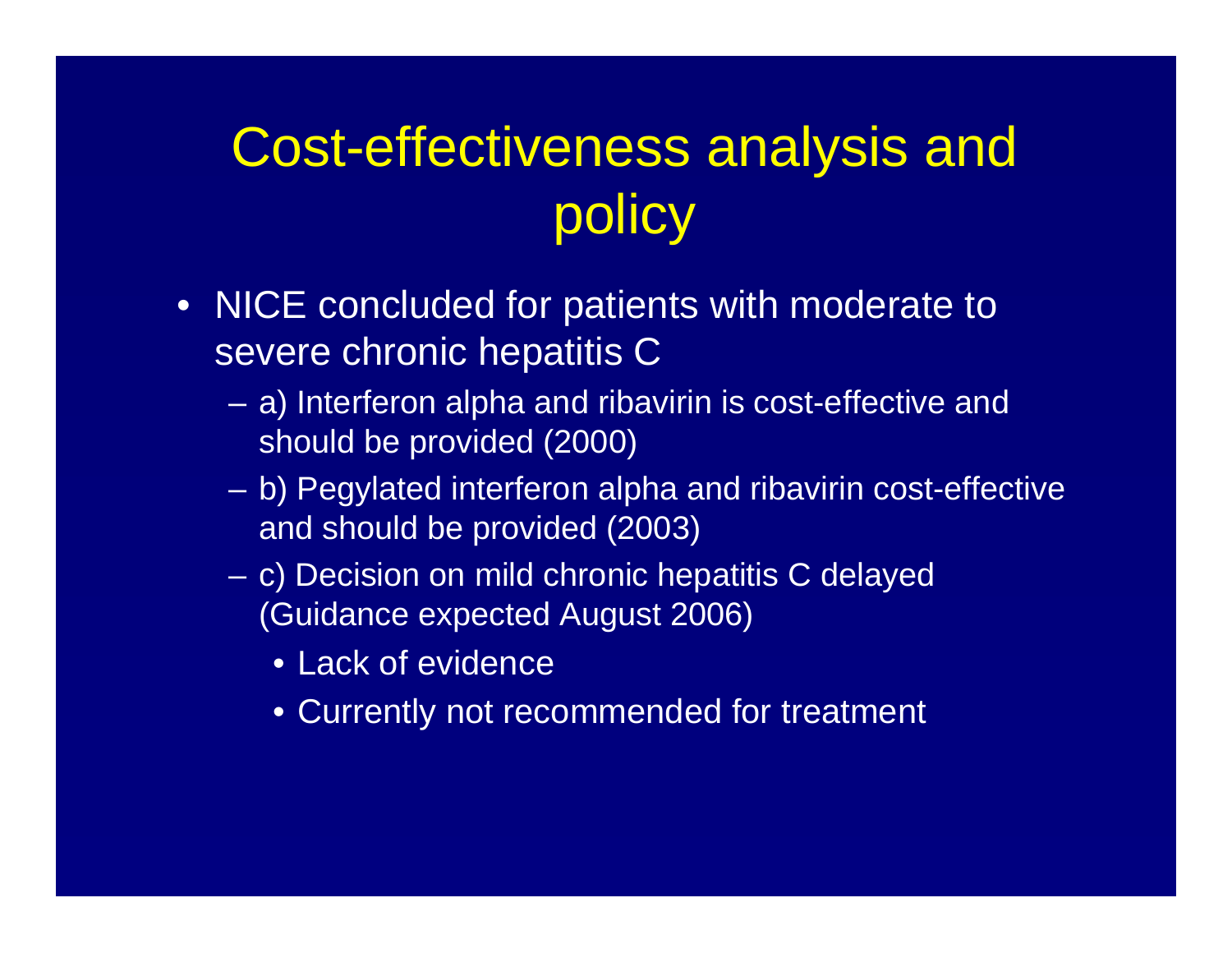NHS Health Technology assessment on mild hepatitis C

- •Cost-effectiveness of antiviral treatment at a *mild* stage vs only treating those who progress to *moderate disease* ?
	- Interferon alpha and ribavirin
	- Pegylated interferon alpha and ribavirin
- •Final results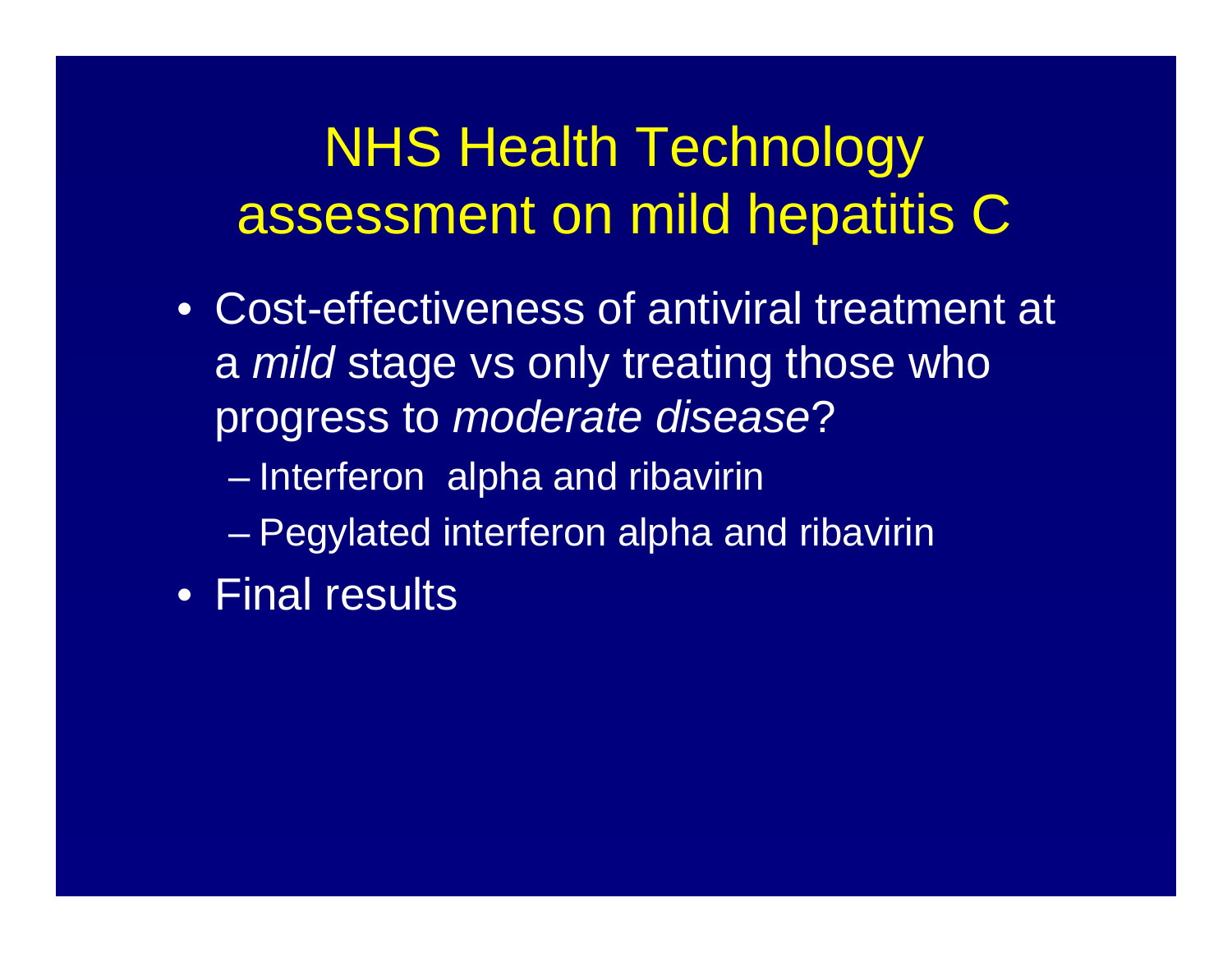# Evidence to address study questions

- Interventions' effectiveness:
	- Alpha interferon and ribavirin NHS RCT ( Wright et al 2005)
	- Pegylated interferon and ribavirin: multinational RCTs adjusted estimates (Manns et al)
- Disease progression
	- Reanalysis of observational studies ( Wright et al 2005; Sweeting et al 2005)
- HRQOL and costs
	- NHS RCT, observational study (Wright et al 2005)
	- *Lifetime* costs/QALY from model (Grieve and Roberts 2002)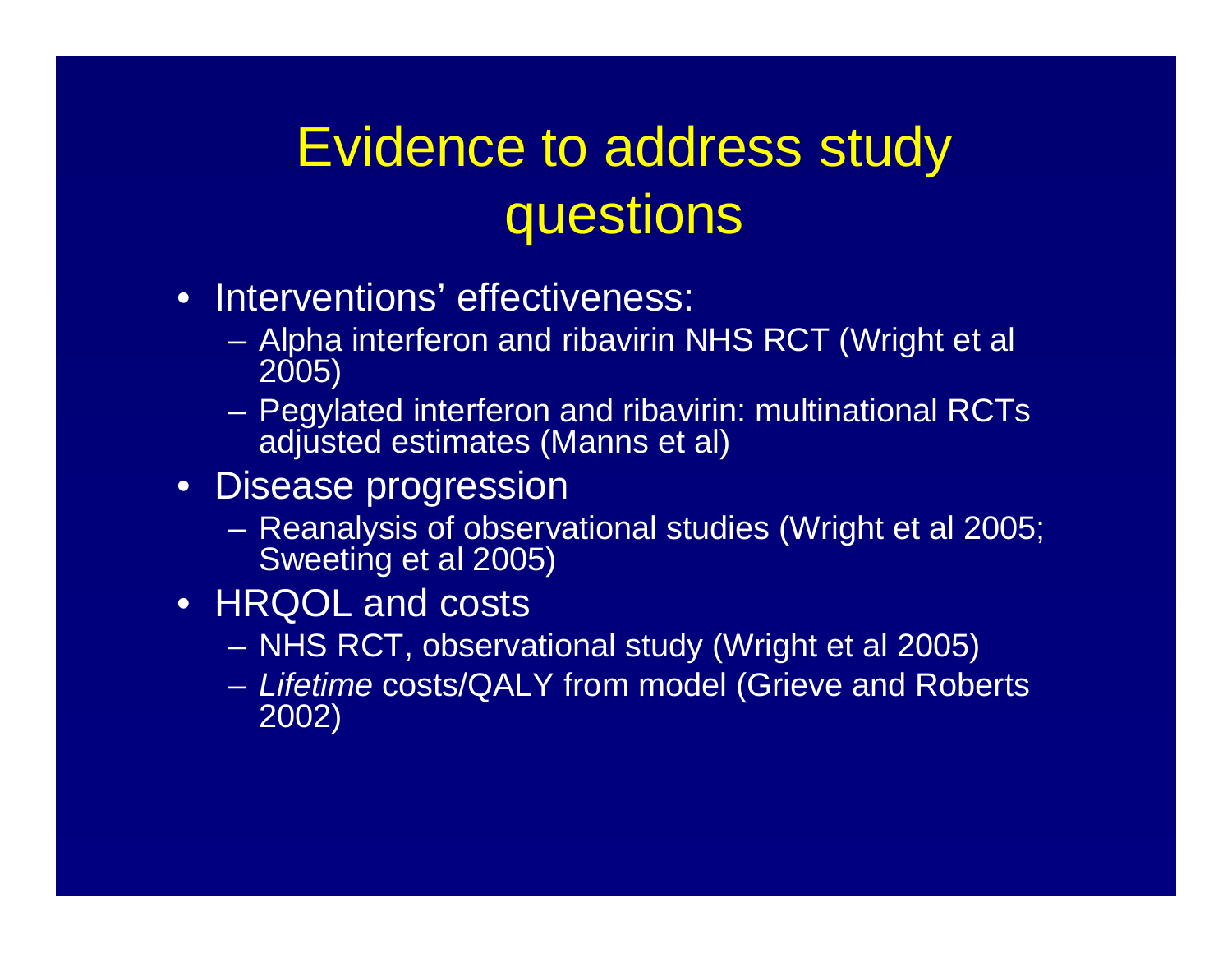#### Markov Model for Hepatitis C Treatment for mild HCV

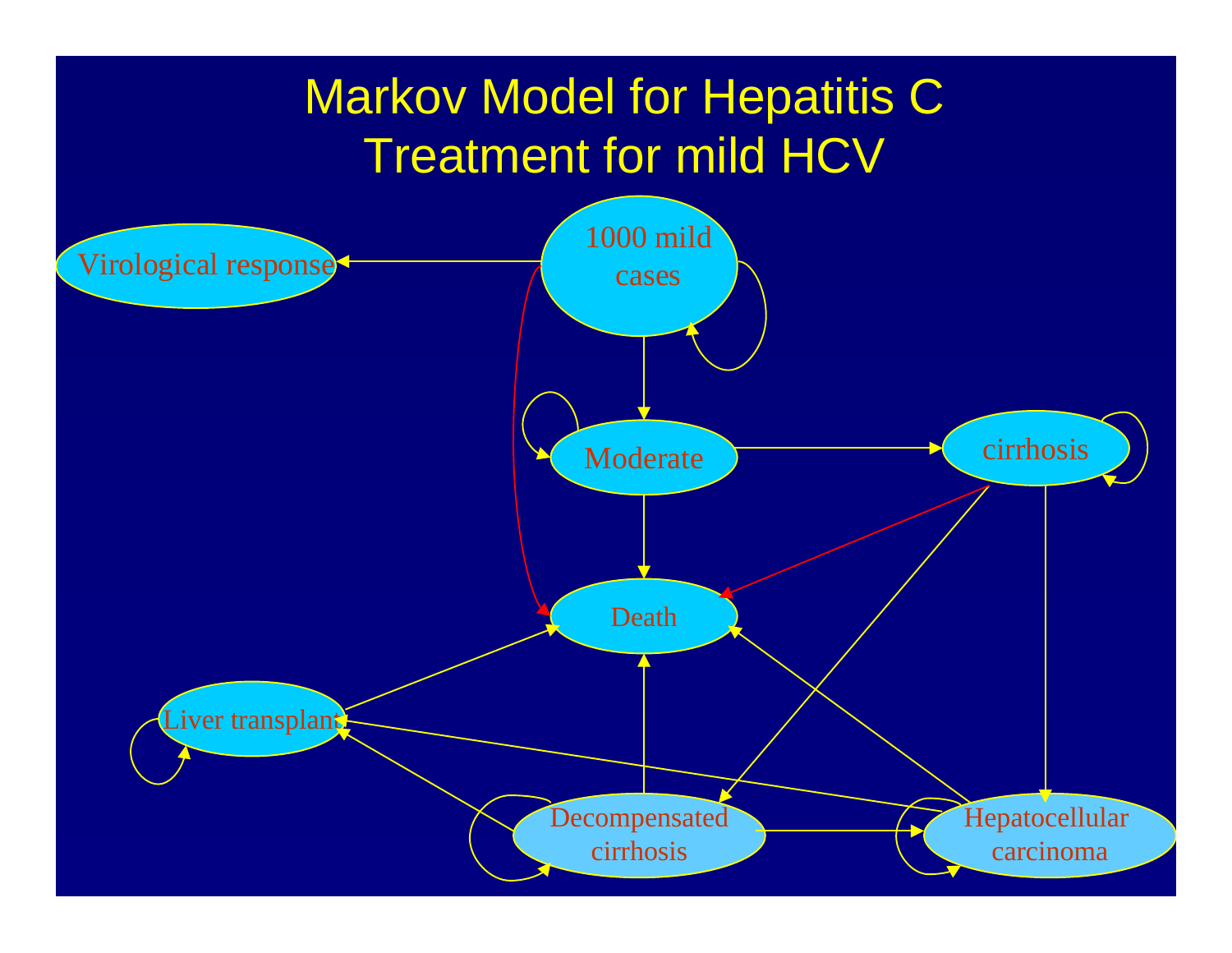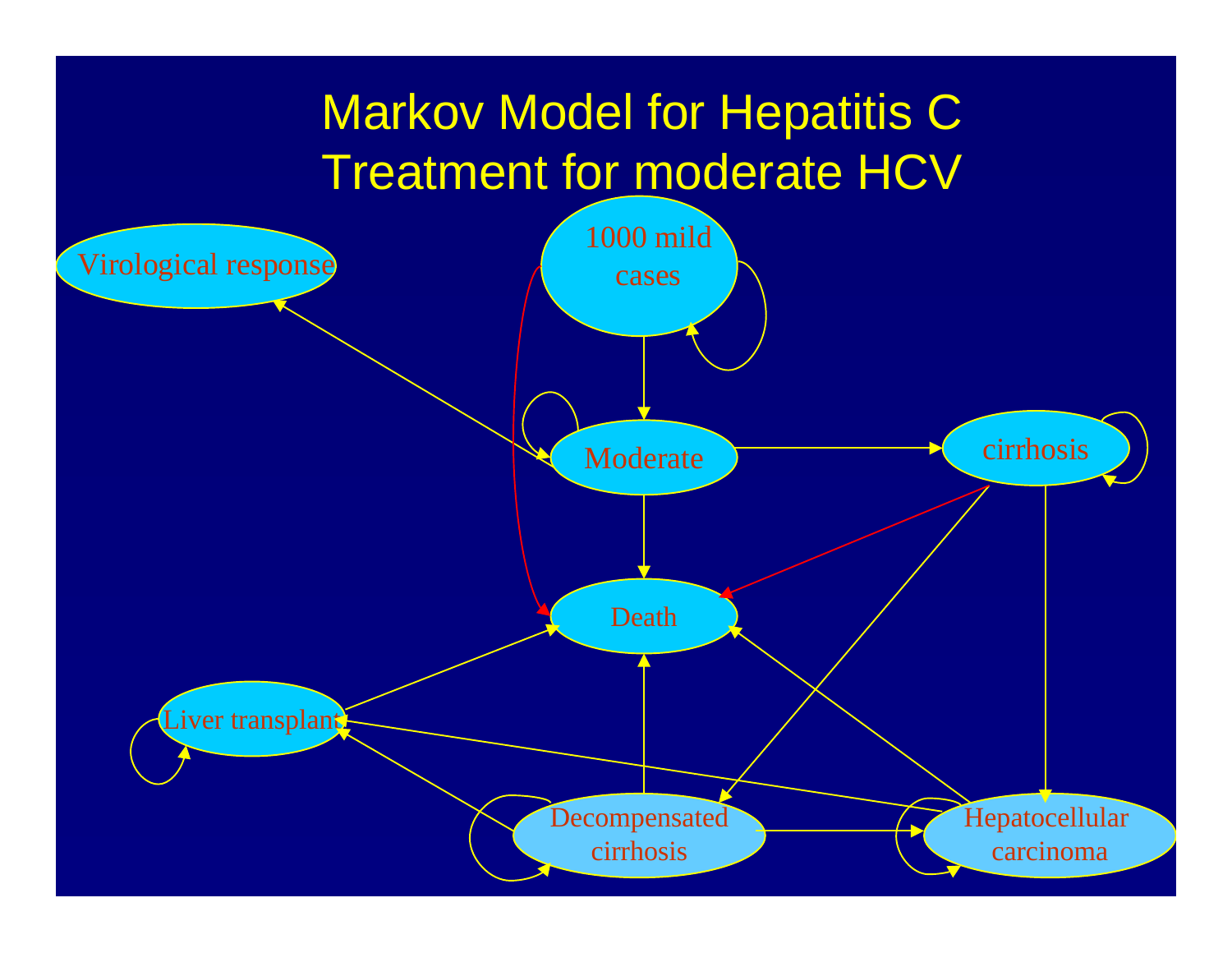# Model inputs Transition Probabilities

|                     | <b>Mean</b><br>estimate | Source                 |
|---------------------|-------------------------|------------------------|
| Mild-moderate       | 0.025                   | Wright et al 2005      |
| Moderate-cirrhotic  | 0.037                   | Wright et al 2005      |
| Cirrhotic-decomp    | 0.039                   | <b>Fattovitch 1997</b> |
| Decompensated-HCC   | 0.01                    | <b>Fattovitch 1997</b> |
| Decompensated-death | 0.13                    | <b>Fattovitch 1997</b> |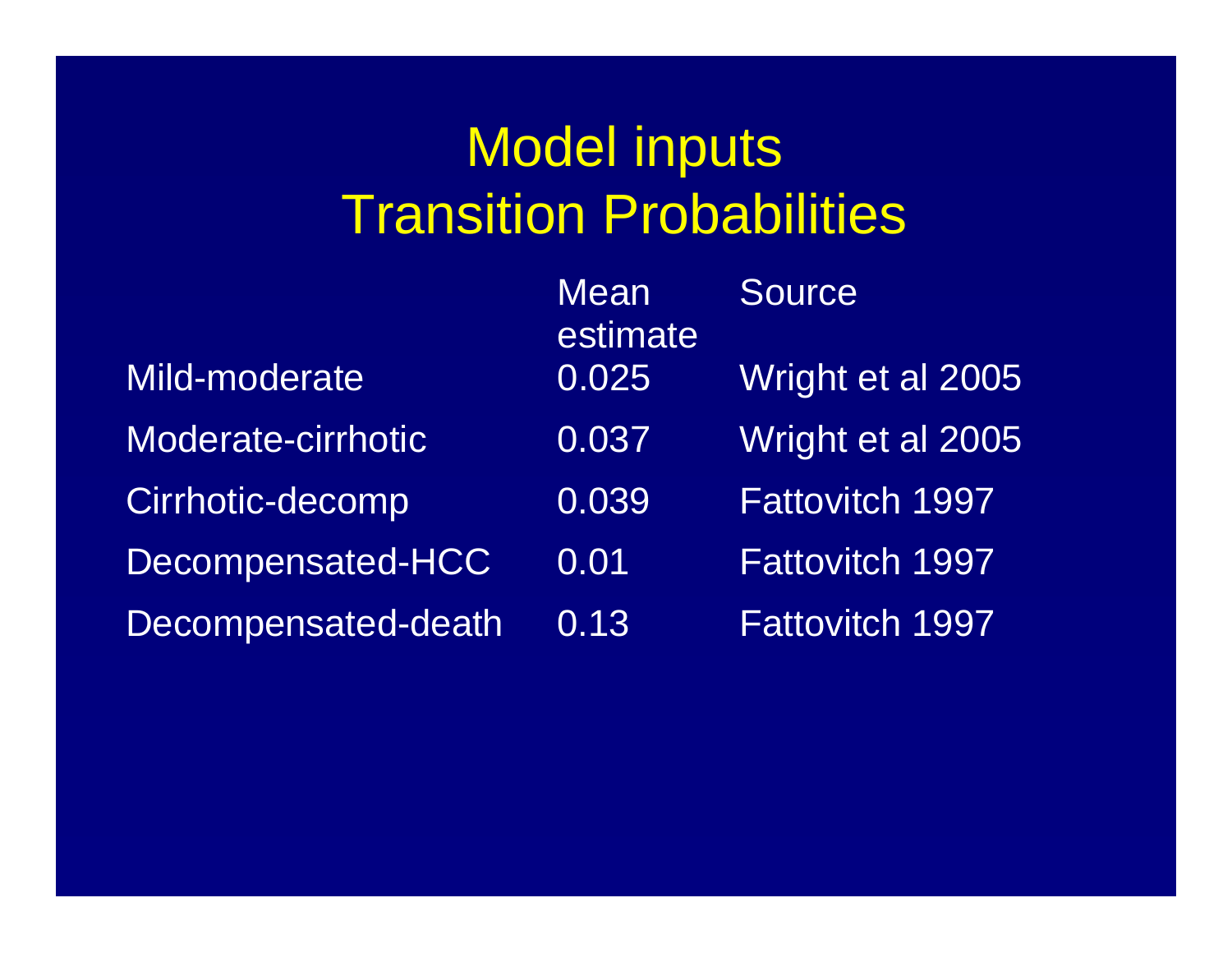### Model inputs: Effectiveness alpha interferon and ribavirin

- $\bullet$  Overall sustained viral response (SVR) of 33% (Wright et al 2005)
	- 18% genotype 1
	- 49% genotype non-1
- Previous estimates higher SVRs (Manns et al 2001, McHutchison et al 1998)
- $\bullet$  No evidence lower SVR because mild rather than moderate HCV (Manns et al 2001)
- So used overall SVR of 33% for moderate disease
- $\bullet$ Context NHS pragmatic RCT vs multinational RCT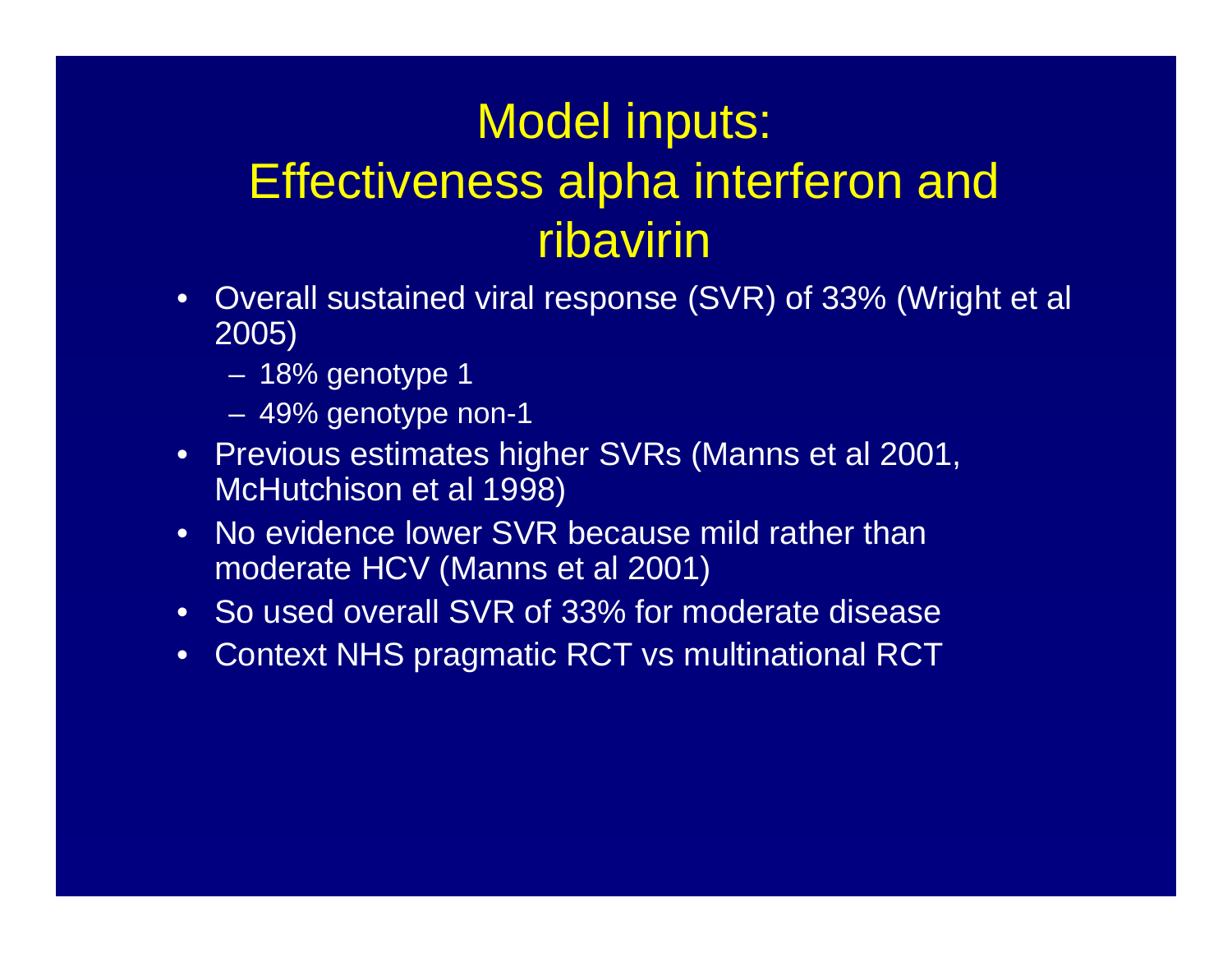### Effectiveness: pegylated interferon and ribavirin

- No available estimates from NHS RCTs
- Effectiveness of pegylated interferon +ribavirin vs alpha interferon+ riba from multinational RCT (Manns et al)
- Used to derive 'NHS' effectiveness of pegylated interferon and ribavirin
	- Genotype 1 SVR: 24%
	- Genotype non-1 SVR: 55%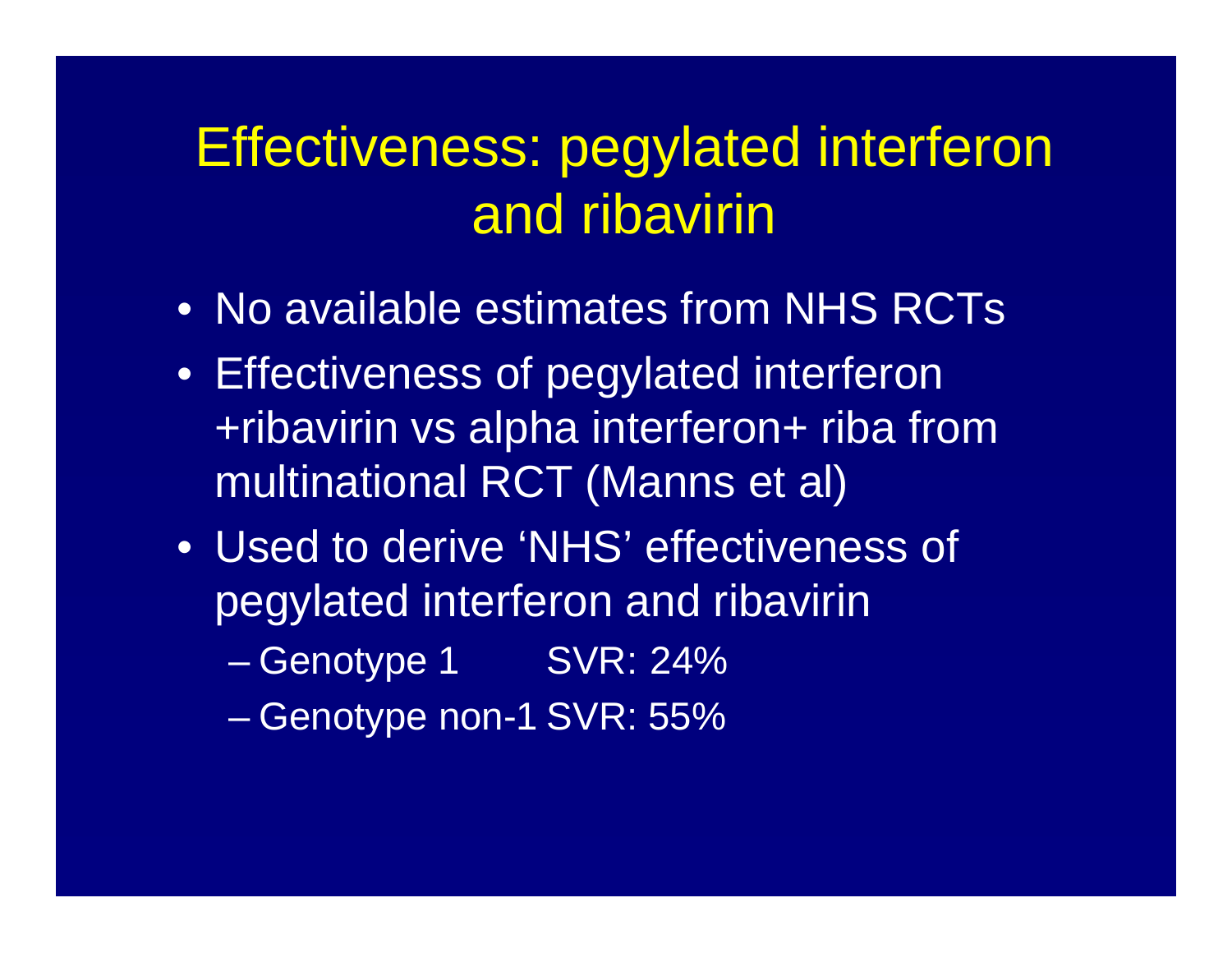#### Quality of life at different stages of **hepatitis C**

(Euroqol EQ-5D scores; scale: 0 death to 1 perfect health)

| <b>Stage</b>                  | source               | N   | Mean (SD)  |
|-------------------------------|----------------------|-----|------------|
| <b>Mild HCV</b>               | <b>RCT</b>           | 185 | 0.77(0.25) |
| <b>Treatment</b><br>mild HCV  | <b>RCT</b>           | 80  | 0.66(0.32) |
| <b>Post SVR</b>               | <b>RCT</b>           | 24  | 0.82(0.21) |
| <b>Moderate</b><br><b>HCV</b> | <b>Observational</b> | 71  | 0.66(0.21) |
| <b>Cirrhosis</b>              | <b>Observational</b> | 40  | 0.55(0.34) |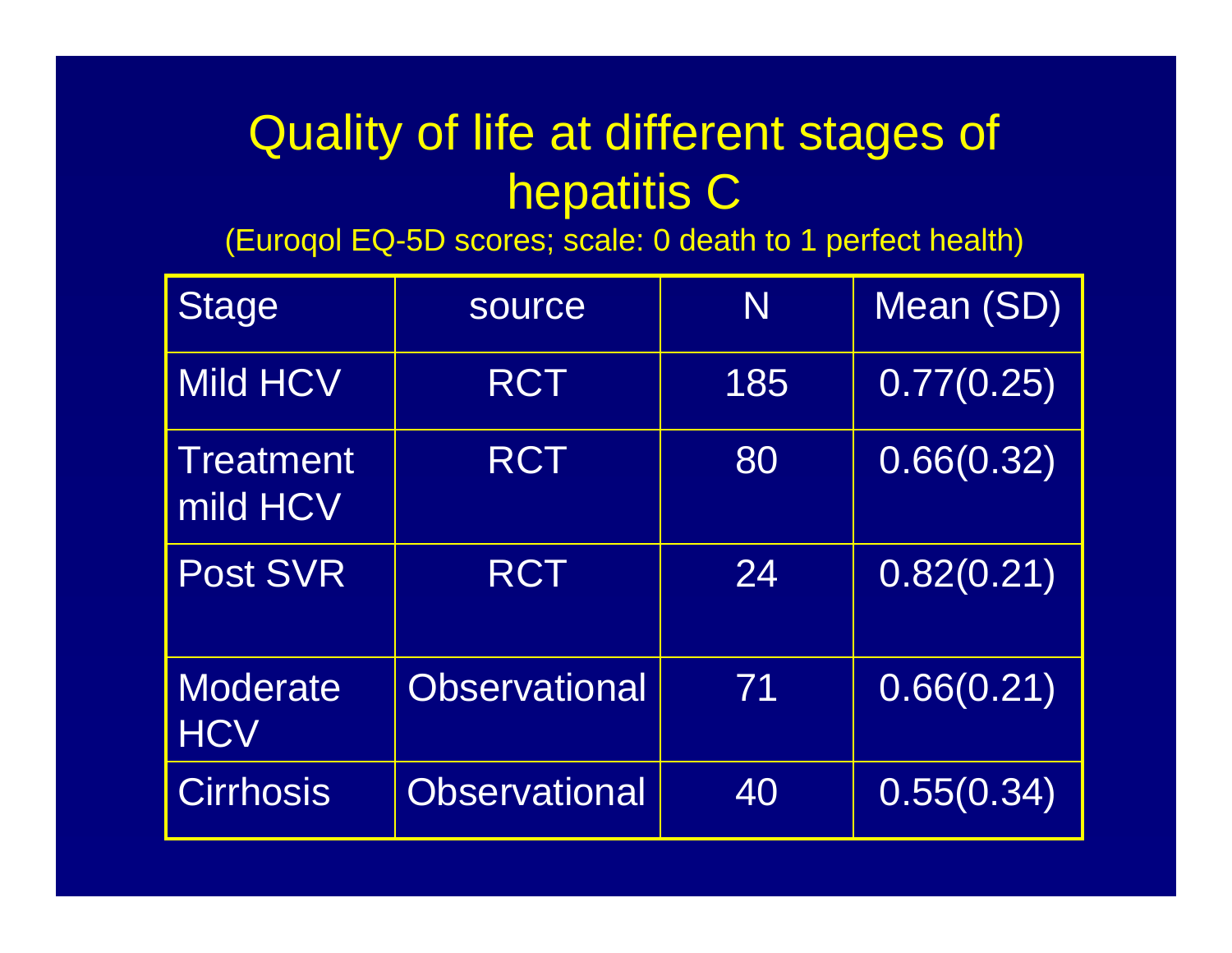#### Mean Health service costs (£) per year at different stages of hepatitis C

| Stage                             | source               | N   | Mean (SD)       |
|-----------------------------------|----------------------|-----|-----------------|
| <b>Mild HCV</b>                   | <b>RCT</b>           | 39  | 138(170)        |
| Treatment* mild<br><b>HCV</b>     | <b>RCT</b>           | 44  | $7,141$ (2,852) |
| <b>Moderate HCV</b>               | <b>Observational</b> | 183 | 717(1,029)      |
| <b>cirrhosis</b>                  | <b>Observational</b> | 24  | 1,138 (2,479)   |
| Decompensated<br><b>Cirrhosis</b> | <b>Observational</b> | 64  | 9,121(9,610)    |

\*alpha interferon and ribavirin for mean of 38 weeks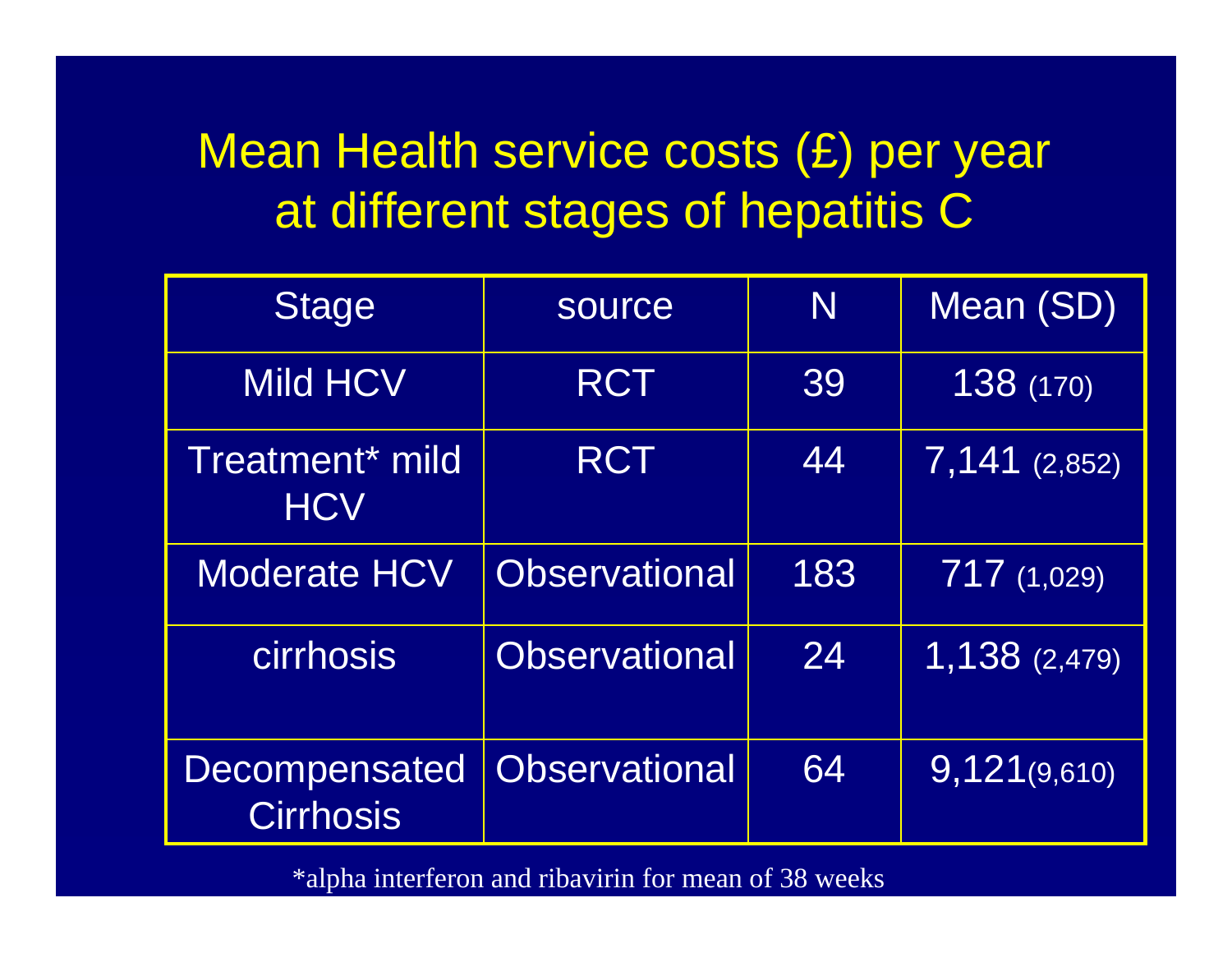## **Results of cost-effectiveness analysis: Overview**

- •Projected results are based on the trial population
- •Results are based on lifetime analysis
- •Presented for "average" 40 year old trial patient
- •Costs and outcomes discounted at 3.5%
- •Key Assumptions tested in subsequent sensitivity analysis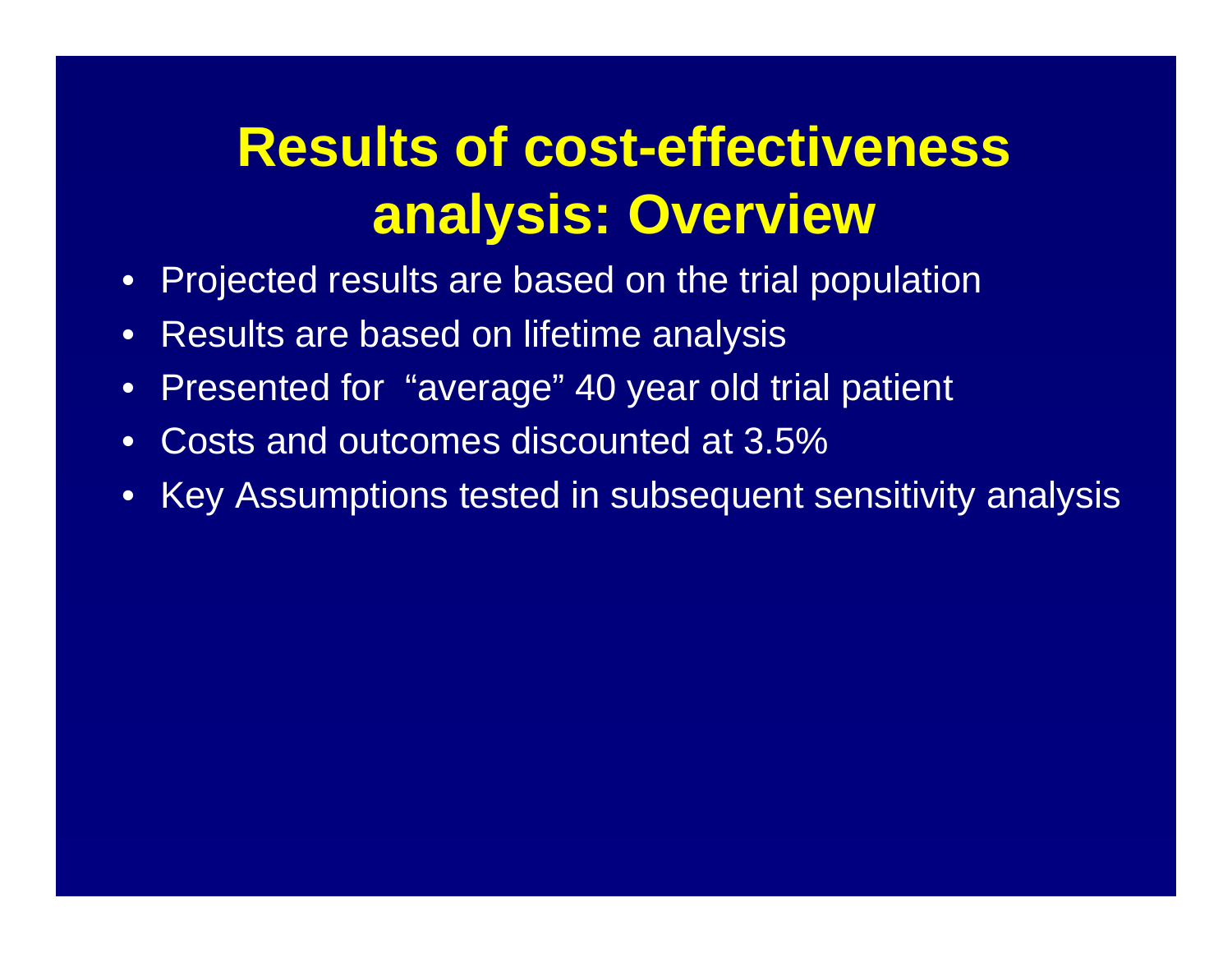### Costs per QALY gained (£)

- Interferon alpha+ ribavirin at mild vs moderate stage
	- –
	- –
	- genotype 1

£9,535 per QALY £4,535 per QALY £25,188 per QALY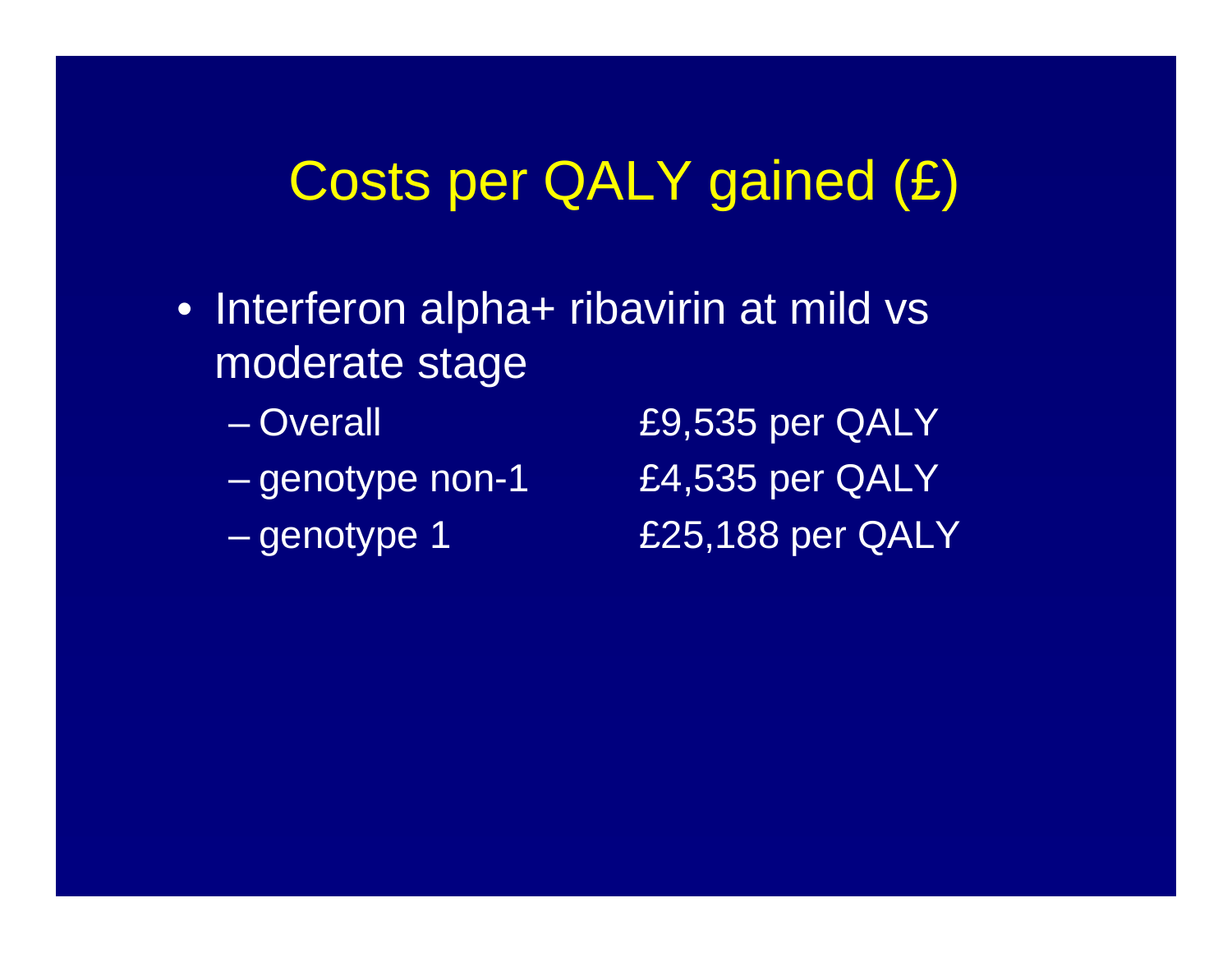### Costs per QALY gained (£)

- Pegylated interferon alpha and ribavirin at mild vs moderate stage
	- –

– genotype 1

£7,821 per QALY £28,409 per QALY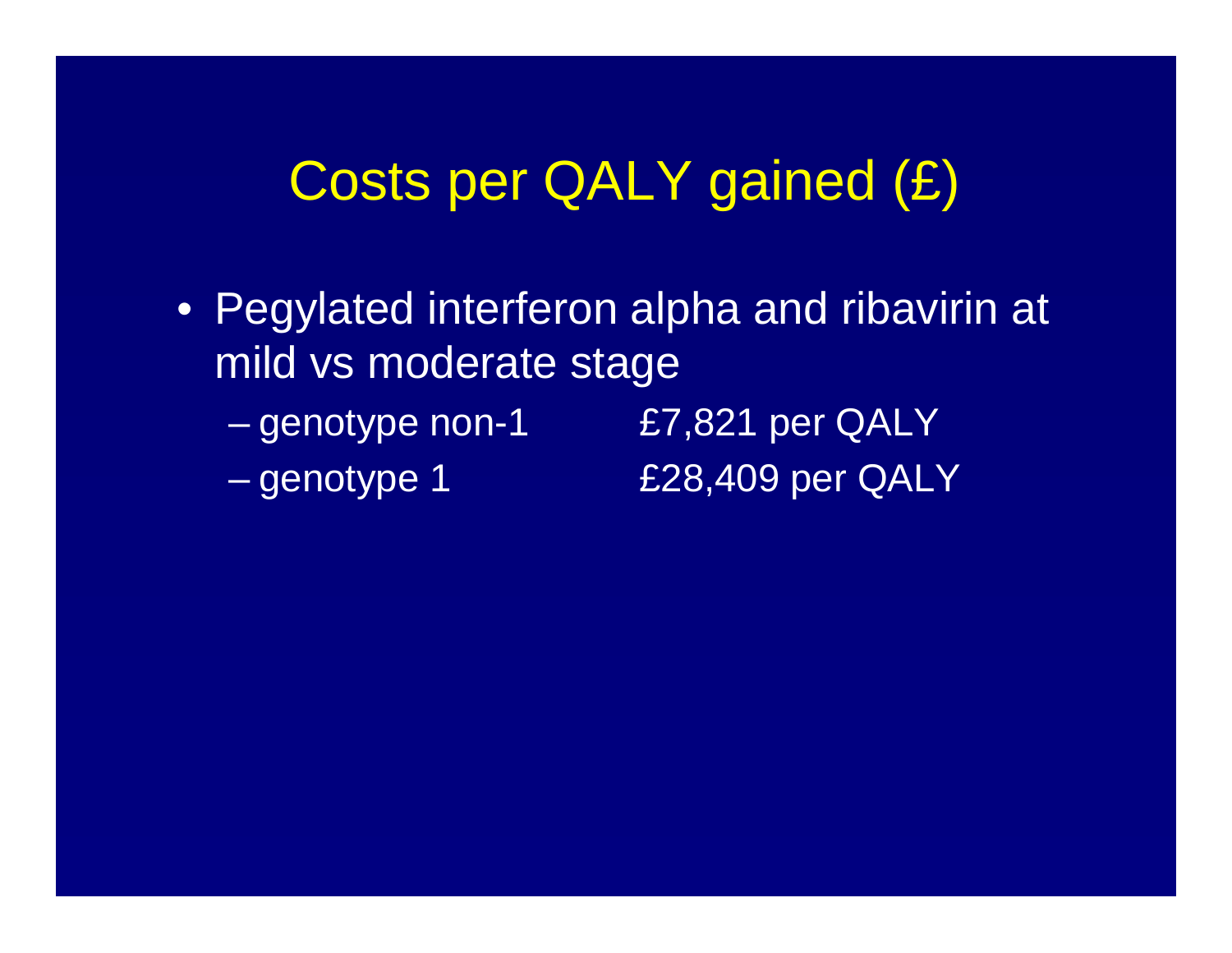### Costs per QALY gained (£)

- Pegylated interferon alpha and ribavirin at mild stage vs interferon alpha + ribavirin at mild stage
	- Genotype non-1
	- Genotype 1

£32,226 per QALY £32,896 per QALY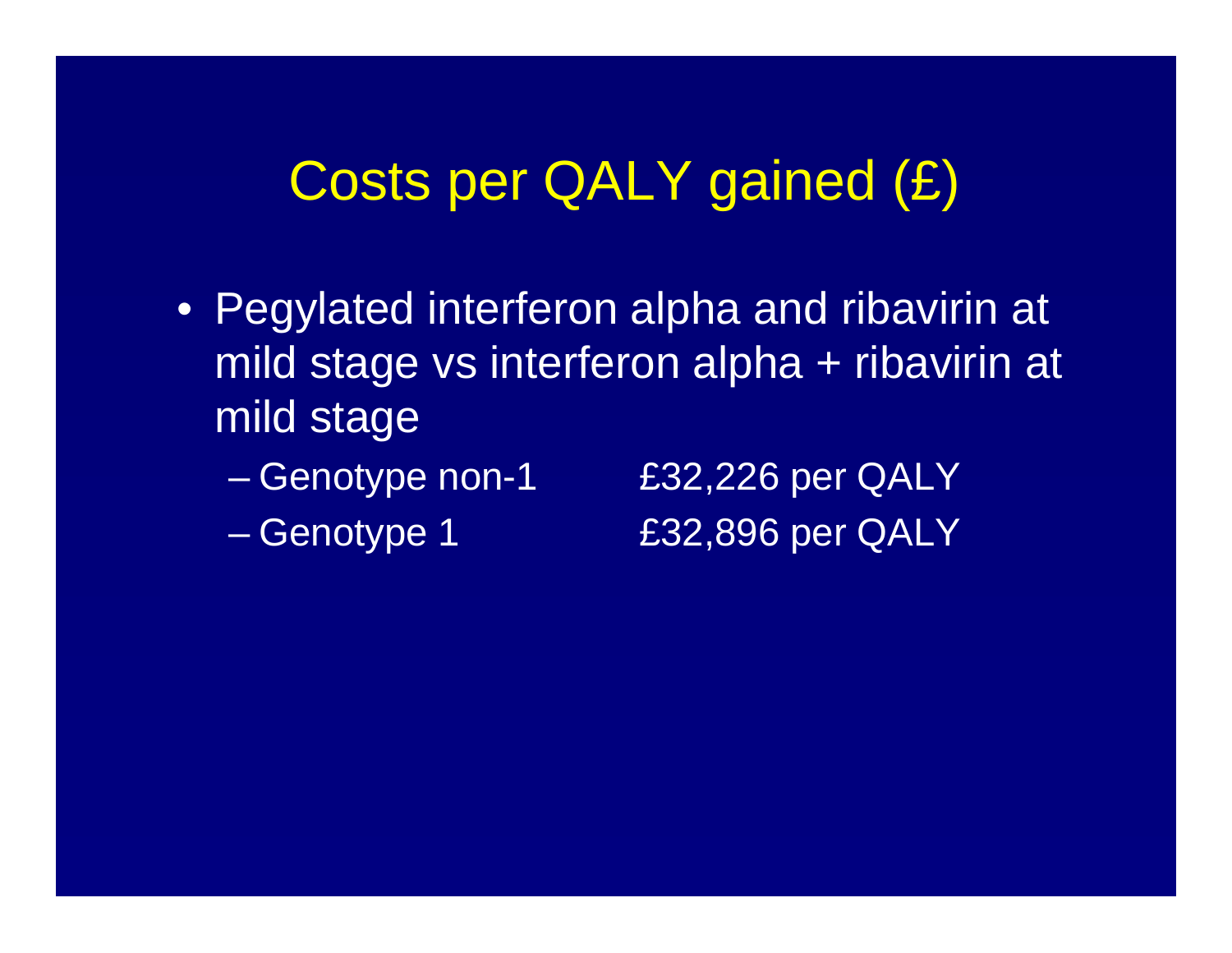#### Uncertainty in parameter estimates: Probabilistic sensitivity analysis

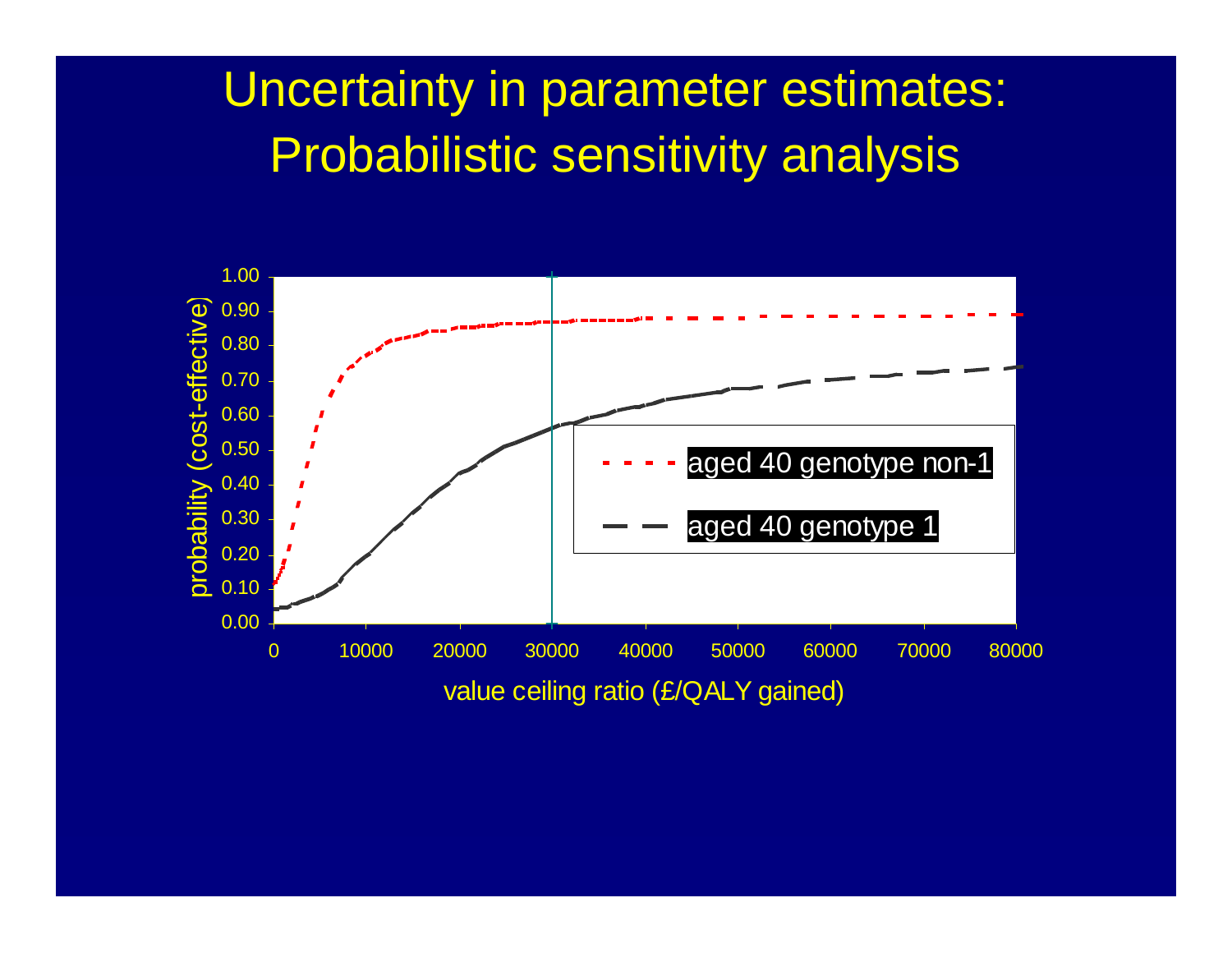# Probabilistic sensitivity analysis by genotype and age

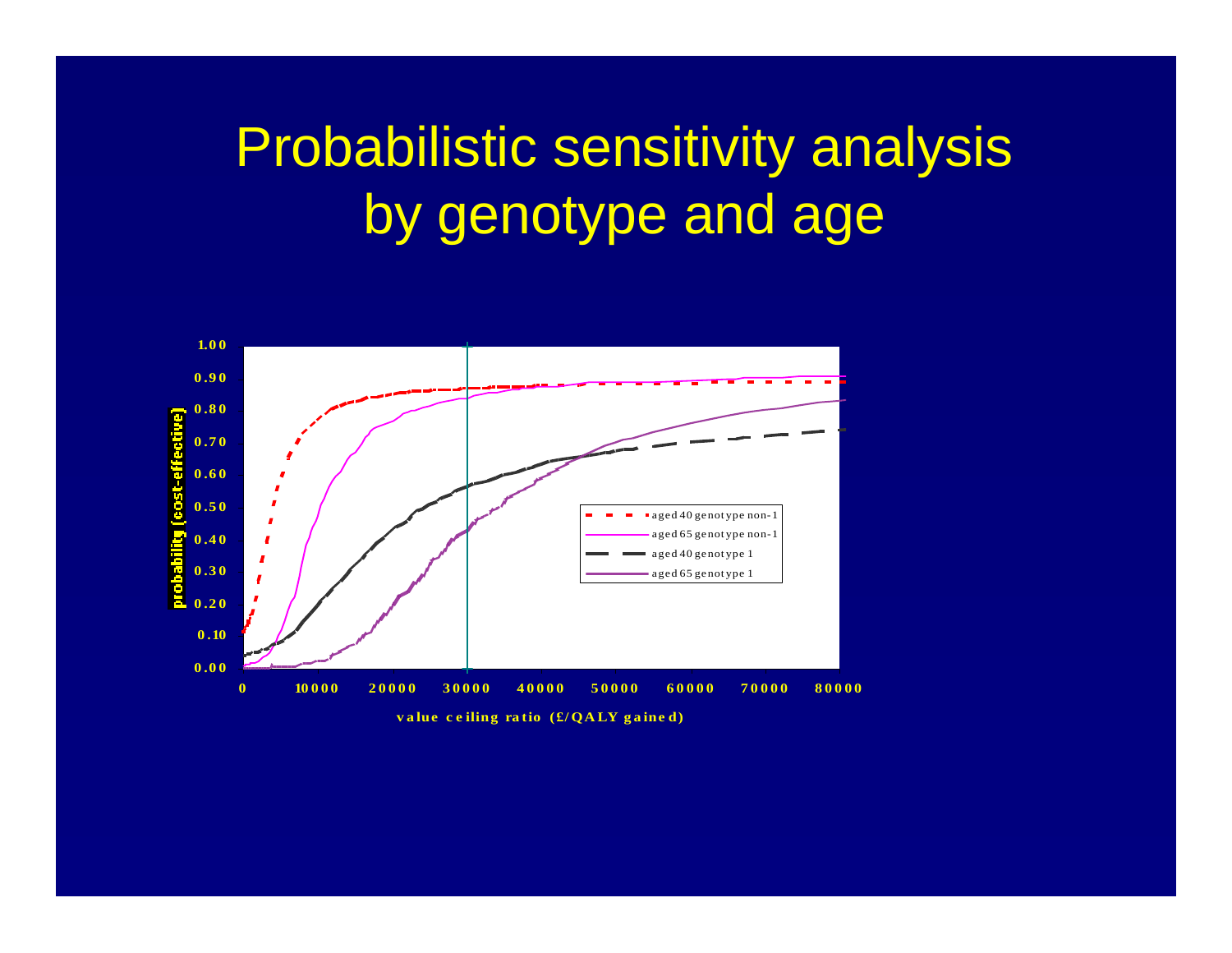# Alternative scenarios: alpha interferon and ribavirin for mild HCV

| <b>Scenario</b>                                            | <b>Genotype 1</b> | Genotype<br>non-1 |
|------------------------------------------------------------|-------------------|-------------------|
| <b>Base</b>                                                | 25,188            | 4,535             |
| <b>Viral kinetics</b>                                      | 17,051            | 1,425             |
| <b>Transition probabilities</b><br>from more gen popl'tion | 36,040            | 6,604             |
| <b>Effectiveness</b><br><b>McHutchison RCT</b>             | 12,622            | 2,686             |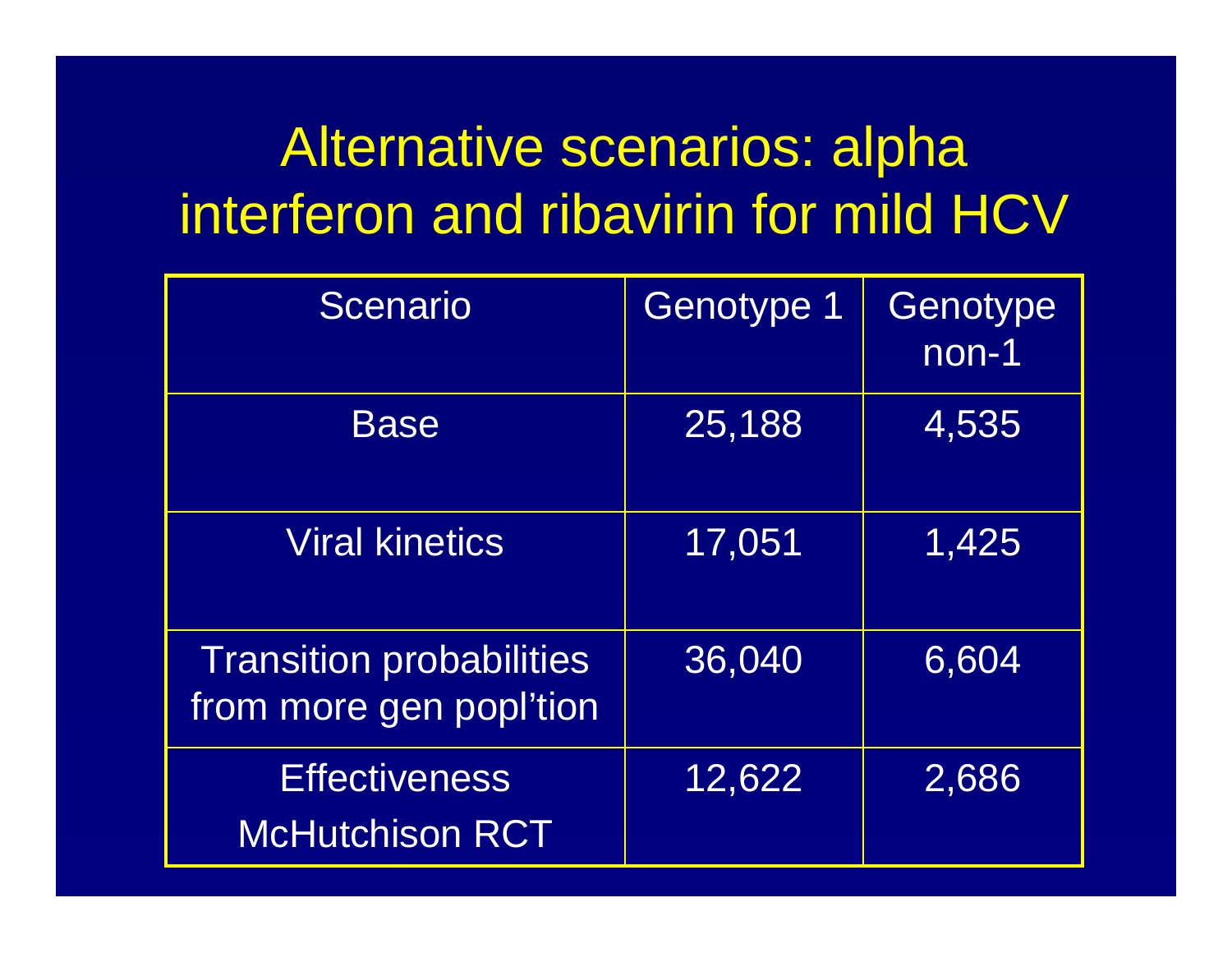#### Conclusions from HTA study

- Overall more cost-effective to provide antiviral treatment (either alpha or peg interferon combined with ribavirin) at a *mild* rather than a *moderate* stage
- Not cost-effective at a mild stage for older patients (>65) with genotype 1
- More conservative than previous estimates
	- Earlier stage of the disease
	- Lower estimates of disease progression
	- Lower SVRs based on pragmatic NHS RCT
	- Empirical estimates of QOL and cost